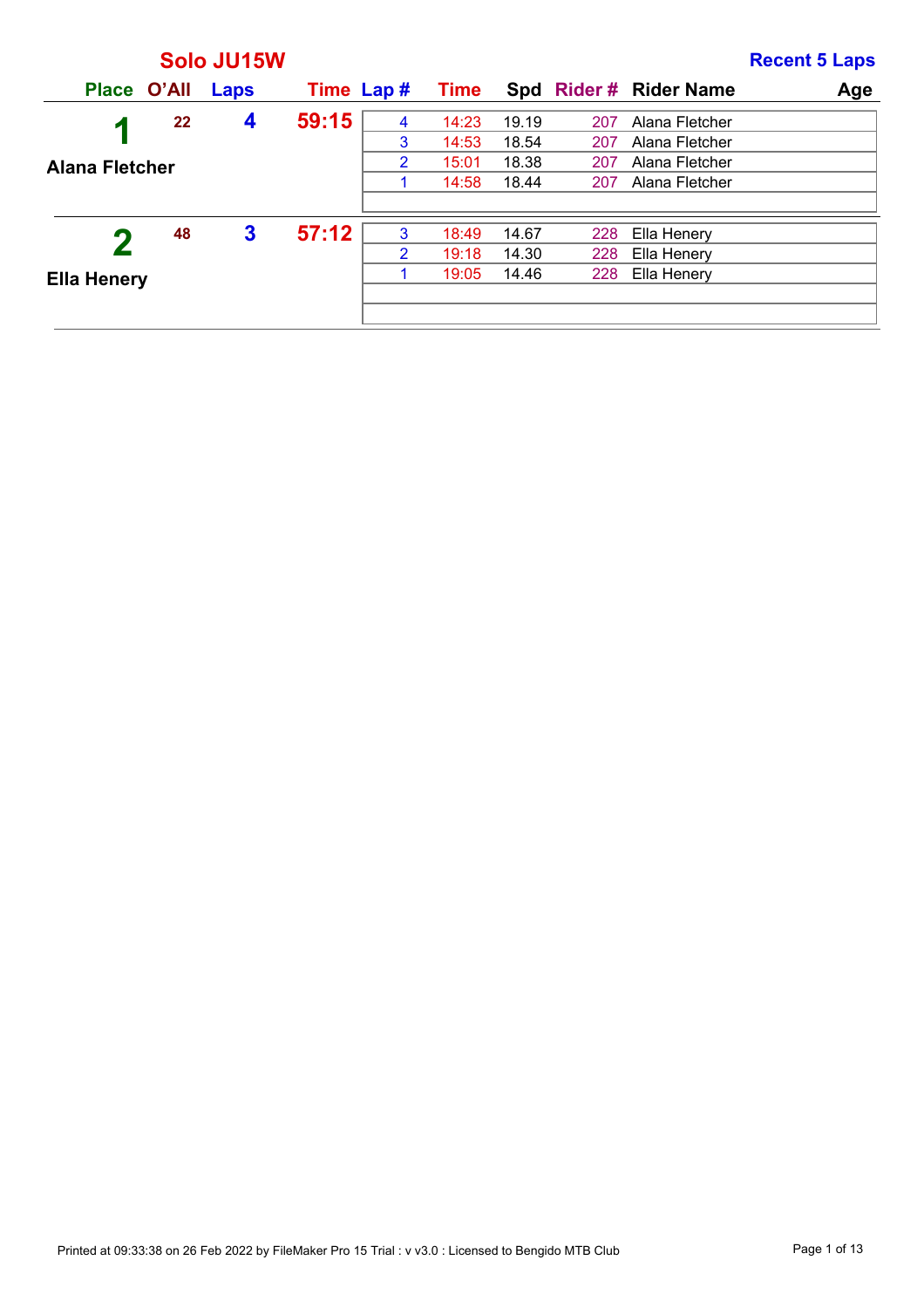|                          |    | Solo JU15M   |            |                     |                |                |            | <b>Recent 5 Laps</b>                   |  |
|--------------------------|----|--------------|------------|---------------------|----------------|----------------|------------|----------------------------------------|--|
| Place O'All              |    | <b>Laps</b>  | Time Lap # |                     | <b>Time</b>    |                |            | Spd Rider # Rider Name<br>Age          |  |
| 1                        | 14 | 4            | 55:27      | 4                   | 13:57          | 19.78          | 225        | Jacob Larson                           |  |
|                          |    |              |            | 3                   | 14:02          | 19.67          | 225        | Jacob Larson                           |  |
| <b>Jacob Larson</b>      |    |              |            | $\overline{2}$      | 13:51          | 19.93          | 225        | Jacob Larson                           |  |
|                          |    |              |            | 1                   | 13:37          | 20.27          | 225        | Jacob Larson                           |  |
|                          | 17 | 4            | 55:58      | 4                   | 13:35          | 20.32          | 309        | Liam Fletcher                          |  |
| $\mathbf 2$              |    |              |            | 3                   | 13:33          | 20.37          | 309        | Liam Fletcher                          |  |
| <b>Liam Fletcher</b>     |    |              |            | 2                   | 14:00          | 19.71          | 309        | Liam Fletcher                          |  |
|                          |    |              |            | 1                   | 14:50          | 18.61          | 309        | Liam Fletcher                          |  |
|                          | 19 | 4            | 56:55      | 4                   | 14:25          | 19.14          | 224        | Jack Ketterer                          |  |
| 3                        |    |              |            | 3                   | 14:10          | 19.48          | 224        | Jack Ketterer                          |  |
| <b>Jack Ketterer</b>     |    |              |            | $\overline{2}$      | 14:07          | 19.55          | 224        | Jack Ketterer                          |  |
|                          |    |              |            | 1                   | 14:13          | 19.41          | 224        | Jack Ketterer                          |  |
|                          |    |              |            |                     |                |                |            |                                        |  |
| 4                        | 21 | 4            | 58:34      | 4                   | 14:53          | 18.54          | 308        | Sebastian Barnett                      |  |
|                          |    |              |            | 3<br>$\overline{2}$ | 14:17<br>14:32 | 19.32<br>18.99 | 308<br>308 | Sebastian Barnett<br>Sebastian Barnett |  |
| <b>Sebastian Barnett</b> |    |              |            | 1                   | 14:52          | 18.57          | 308        | Sebastian Barnett                      |  |
|                          |    |              |            |                     |                |                |            |                                        |  |
| 5                        | 29 | $\mathbf{3}$ | 46:17      | 3                   | 16:04          | 17.18          | 211        | Max Gale                               |  |
|                          |    |              |            | 2                   | 15:14          | 18.12          | 211        | Max Gale                               |  |
| <b>Max Gale</b>          |    |              |            | 1                   | 14:59          | 18.42          | 211        | Max Gale                               |  |
|                          |    |              |            |                     |                |                |            |                                        |  |
| 6                        | 32 | $\mathbf{3}$ | 48:01      | 3                   | 16:13          | 17.02          | 74         | Max Mccarthy                           |  |
|                          |    |              |            | 2                   | 16:22          | 16.86          | 74         | Max Mccarthy                           |  |
| <b>Max Mccarthy</b>      |    |              |            | 1                   | 15:26          | 17.88          | 74         | Max Mccarthy                           |  |
|                          |    |              |            |                     |                |                |            |                                        |  |
|                          | 33 | $\mathbf{3}$ | 48:03      | 3                   | 16:18          | 16.93          | 222        | Corey Larson                           |  |
|                          |    |              |            | 2                   | 16:13          | 17.02          | 222        | Corey Larson                           |  |
| <b>Corey Larson</b>      |    |              |            | 1                   | 15:32          | 17.77          | 222        | Corey Larson                           |  |
|                          |    |              |            |                     |                |                |            |                                        |  |
|                          | 35 | $\mathbf{3}$ | 49:23      | 3                   | 16:11          | 17.05          | 217        | Cameron Strachan                       |  |
| 8                        |    |              |            | 2                   | 16:46          | 16.46          | 217        | Cameron Strachan                       |  |
| <b>Cameron Strachan</b>  |    |              |            | 1                   | 16:26          | 16.80          | 217        | Cameron Strachan                       |  |
|                          |    |              |            |                     |                |                |            |                                        |  |
|                          | 36 | $\mathbf{3}$ | 49:23      | 3                   | 16:19          | 16.92          | 216        | Geordie O'Toole                        |  |
| 9                        |    |              |            | 2                   | 16:38          | 16.59          | 216        | Geordie O'Toole                        |  |
| <b>Geordie O'Toole</b>   |    |              |            | 1                   | 16:26          | 16.80          | 216        | Geordie O'Toole                        |  |
|                          |    |              |            |                     |                |                |            |                                        |  |
|                          | 37 | $\mathbf{3}$ | 50:16      | 3                   | 16:54          | 16.33          | 223        | <b>Zac Watters</b>                     |  |
| 10                       |    |              |            | 2                   | 16:52          | 16.36          |            | 223 Zac Watters                        |  |
| <b>Zac Watters</b>       |    |              |            | 1                   | 16:30          | 16.73          |            | 223 Zac Watters                        |  |
|                          |    |              |            |                     |                |                |            |                                        |  |
|                          |    |              |            |                     |                |                |            |                                        |  |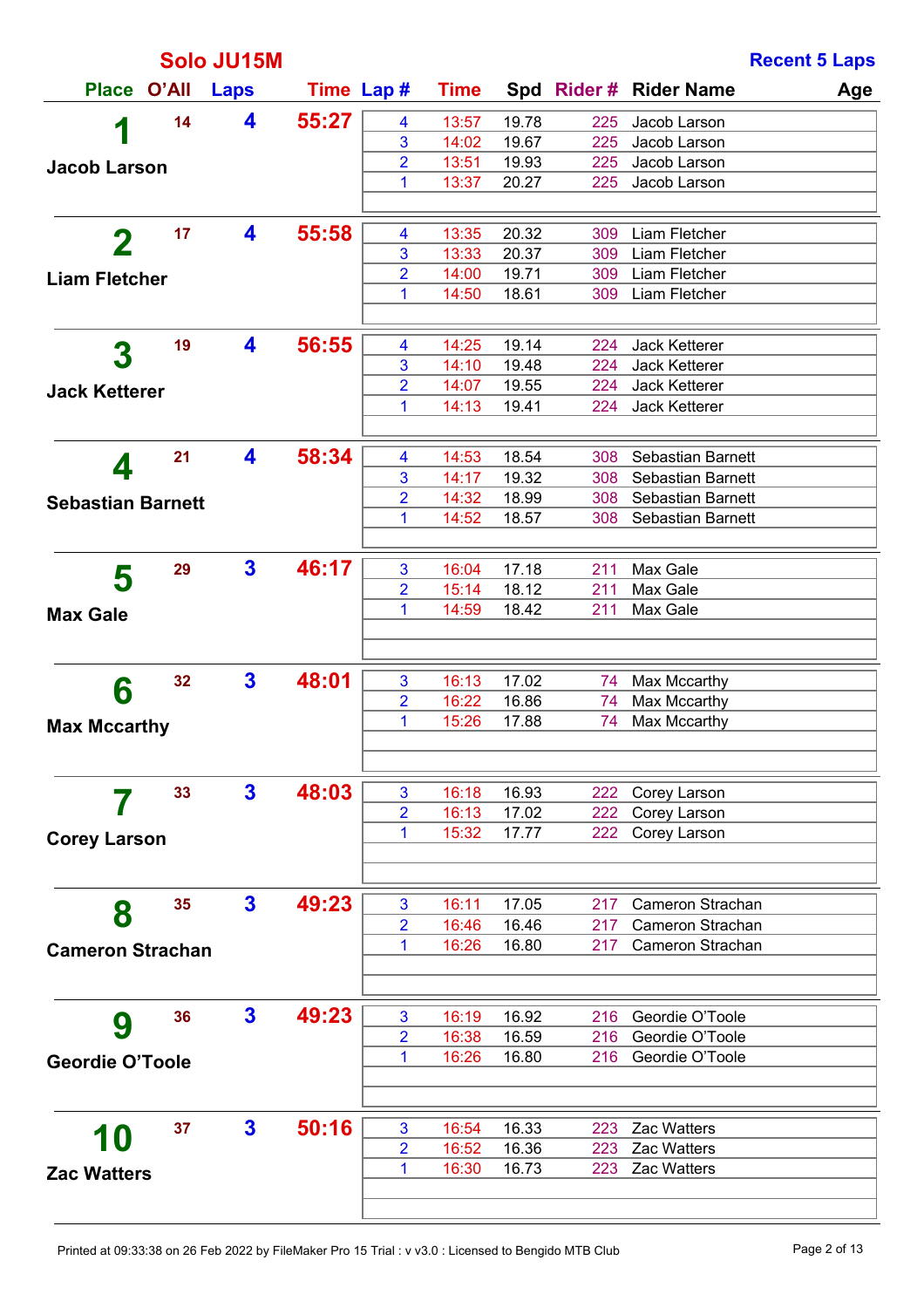|                        |       | Solo JU15M              |            |                     |                |                |            |                              | <b>Recent 5 Laps</b> |
|------------------------|-------|-------------------------|------------|---------------------|----------------|----------------|------------|------------------------------|----------------------|
| <b>Place</b>           | O'All | Laps                    | Time Lap # |                     | <b>Time</b>    |                |            | Spd Rider # Rider Name       | Age                  |
| 11                     | 38    | $\overline{\mathbf{3}}$ | 50:16      | 3                   | 17:03          | 16.19          | 221        | <b>Tyler Blackmore</b>       |                      |
|                        |       |                         |            | $\overline{2}$      | 16:46          | 16.46          | 221        | <b>Tyler Blackmore</b>       |                      |
| <b>Tyler Blackmore</b> |       |                         |            | 1                   | 16:27          | 16.78          | 221        | <b>Tyler Blackmore</b>       |                      |
|                        |       |                         |            |                     |                |                |            |                              |                      |
| 12                     | 41    | $\mathbf{3}$            | 52:14      | $\mathbf{3}$        | 18:56          | 14.58          | 219        | Kai Thomsen                  |                      |
|                        |       |                         |            | $\overline{2}$      | 17:49          | 15.49          | 219        | Kai Thomsen                  |                      |
| <b>Kai Thomsen</b>     |       |                         |            | 1                   | 15:29          | 17.83          | 219        | Kai Thomsen                  |                      |
|                        |       |                         |            |                     |                |                |            |                              |                      |
| 13                     | 42    | $\mathbf{3}$            | 52:14      | 3<br>$\overline{2}$ | 18:46<br>17:55 | 14.71          | 220<br>220 | Aden Thomsen<br>Aden Thomsen |                      |
|                        |       |                         |            | 1                   | 15:33          | 15.40<br>17.75 | 220        | Aden Thomsen                 |                      |
| <b>Aden Thomsen</b>    |       |                         |            |                     |                |                |            |                              |                      |
|                        | 50    | $\mathbf{3}$            | 1:01:43    | 3                   | 20:53          | 13.22          | 214        | <b>Thomas Gordon</b>         |                      |
| 14                     |       |                         |            | $\overline{2}$      | 21:04          | 13.10          | 214        | <b>Thomas Gordon</b>         |                      |
| <b>Thomas Gordon</b>   |       |                         |            | 1                   | 19:46          | 13.96          | 214        | <b>Thomas Gordon</b>         |                      |
|                        |       |                         |            |                     |                |                |            |                              |                      |
| 15                     | 52    | $\overline{\mathbf{2}}$ | 35:03      | $\overline{2}$      | 17:32          | 15.74          | 288        | <b>Mitchell Morley</b>       |                      |
| <b>Mitchell Morley</b> |       |                         |            | 1                   | 17:31          | 15.76          | 288        | <b>Mitchell Morley</b>       |                      |
|                        |       |                         |            |                     |                |                |            |                              |                      |
|                        | 53    | $\overline{\mathbf{2}}$ | 42:55      | $\overline{2}$      | 22:10          | 12.45          | 226        | <b>Toby Snowdon</b>          |                      |
| 16                     |       |                         |            | 1                   | 20:45          | 13.30          | 226        | <b>Toby Snowdon</b>          |                      |
| <b>Toby Snowdon</b>    |       |                         |            |                     |                |                |            |                              |                      |
|                        |       |                         |            |                     |                |                |            |                              |                      |
| 17                     | 54    | $\mathbf{2}$            | 42:56      | $\overline{2}$      | 22:11          | 12.44          | 313        | Lincoln Currie               |                      |
|                        |       |                         |            | 1                   | 20:45          | 13.30          | 313        | <b>Lincoln Currie</b>        |                      |
| <b>Lincoln Currie</b>  |       |                         |            |                     |                |                |            |                              |                      |
|                        |       |                         |            |                     |                |                |            |                              |                      |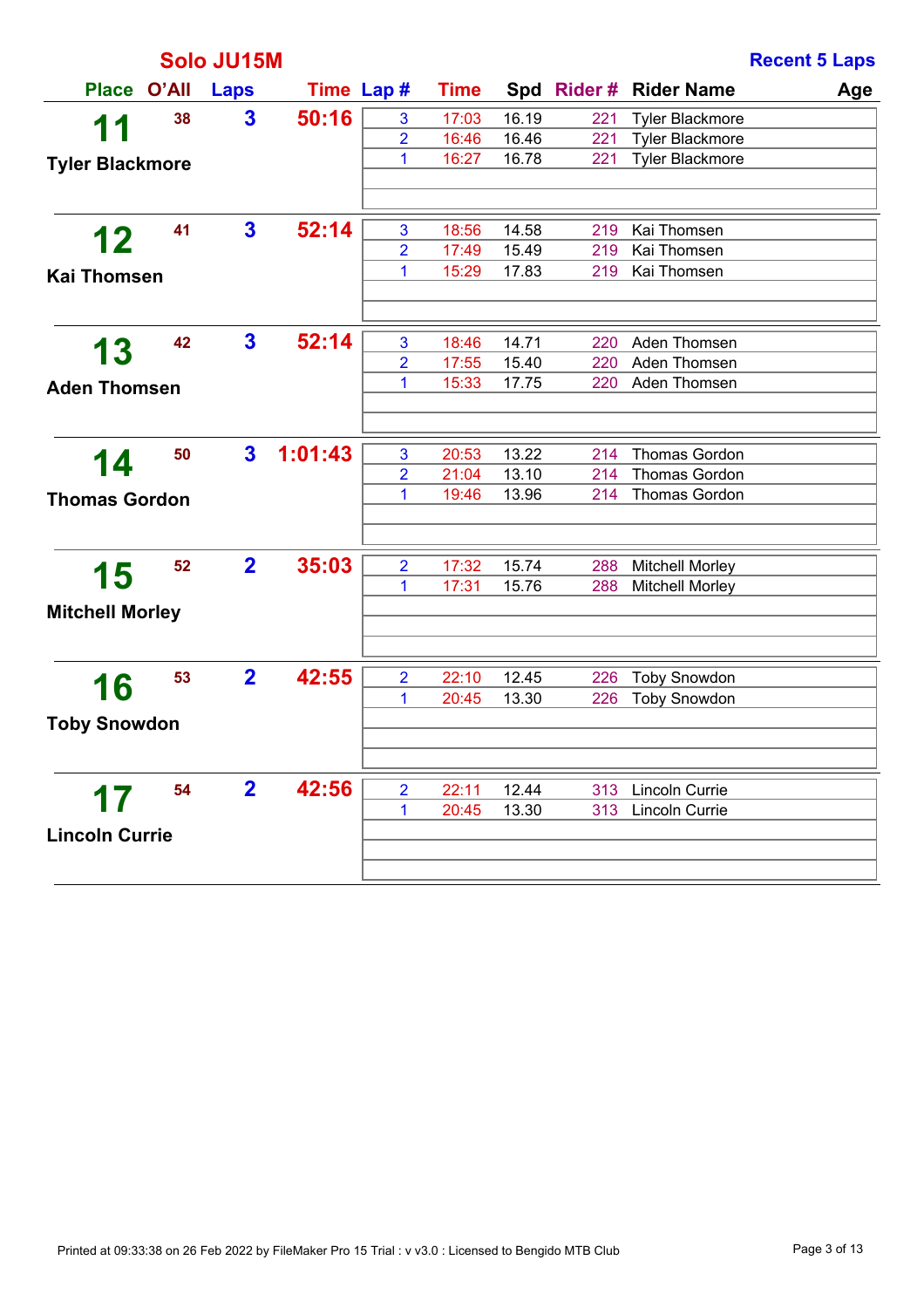|                      |    | Solo JU17W       |            |   |             |       |     |                       | <b>Recent 5 Laps</b> |
|----------------------|----|------------------|------------|---|-------------|-------|-----|-----------------------|----------------------|
| Place O'All          |    | Laps             | Time Lap # |   | <b>Time</b> |       |     | Spd Rider# Rider Name | Age                  |
| $\mathcal T$         | 40 | $\boldsymbol{3}$ | 51:02      | 3 | 18:15       | 15.12 | 296 | Haylee Jack           |                      |
|                      |    |                  |            | 2 | 16:28       | 16.76 | 296 | Haylee Jack           |                      |
| Haylee Jack          |    |                  |            |   | 16:19       | 16.92 | 296 | Haylee Jack           |                      |
|                      |    |                  |            |   |             |       |     |                       |                      |
|                      | 58 | 1                | 17:03      |   | 17:03       | 16.19 | 235 | Takia Shawyer         |                      |
| <b>Takia Shawyer</b> |    |                  |            |   |             |       |     |                       |                      |
|                      |    |                  |            |   |             |       |     |                       |                      |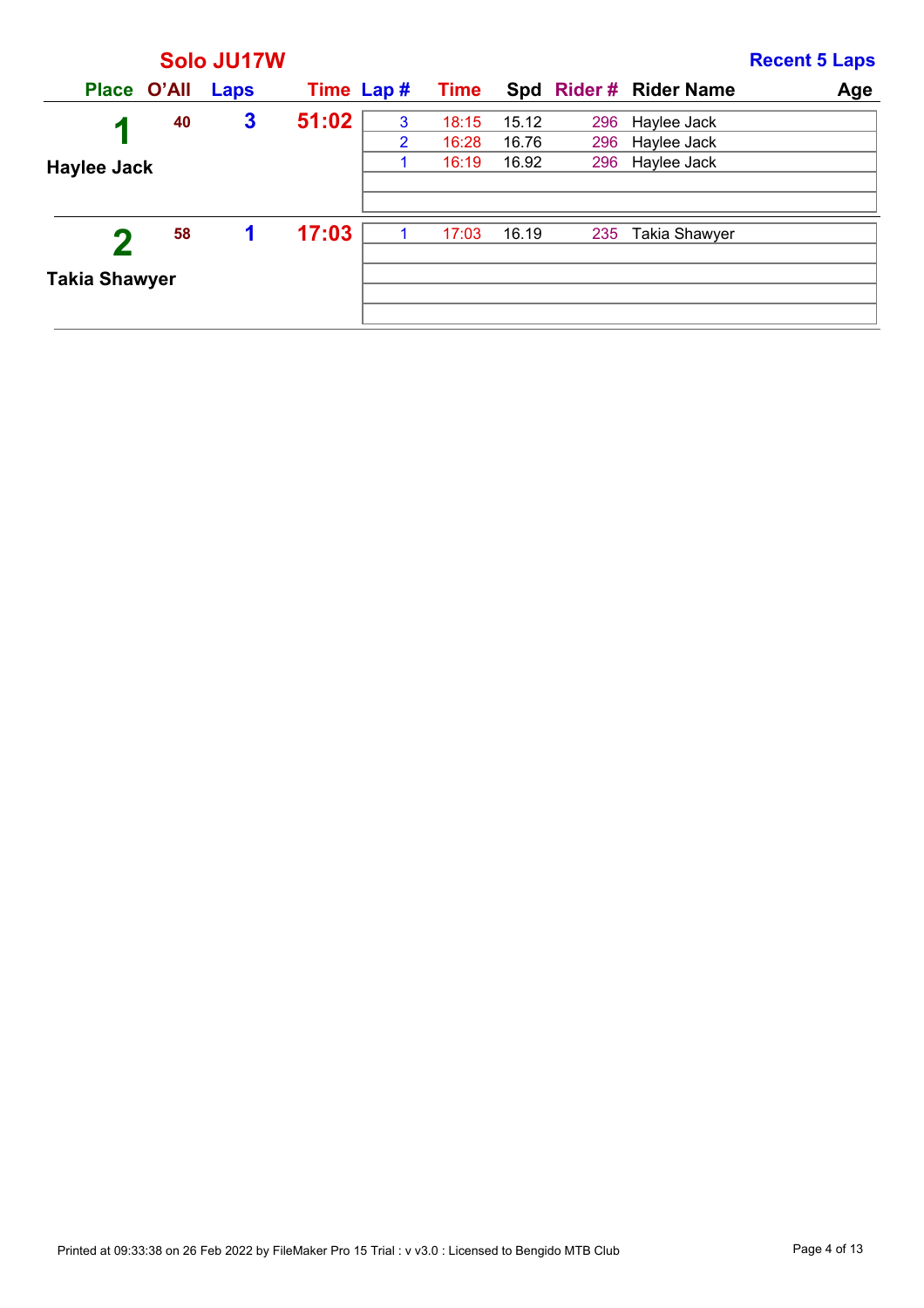|                             |          | Solo JU17M   |            |                         |             |       |     |                          | <b>Recent 5 Laps</b> |
|-----------------------------|----------|--------------|------------|-------------------------|-------------|-------|-----|--------------------------|----------------------|
| Place O'All                 |          | Laps         | Time Lap # |                         | <b>Time</b> |       |     | Spd Rider # Rider Name   | Age                  |
| И                           | 6        | 4            | 51:07      | $\overline{\mathbf{4}}$ | 12:55       | 21.37 | 239 | Caelan Shawyer           |                      |
|                             |          |              |            | 3                       | 13:19       | 20.73 | 239 | Caelan Shawyer           |                      |
| <b>Caelan Shawyer</b>       |          |              |            | $\overline{2}$          | 12:20       | 22.38 | 239 | Caelan Shawyer           |                      |
|                             |          |              |            | 1                       | 12:33       | 21.99 | 239 | Caelan Shawyer           |                      |
|                             |          |              |            |                         |             |       |     |                          |                      |
| $\mathbf 2$                 | $\bf{8}$ | 4            | 51:33      | $\overline{\mathbf{4}}$ | 12:45       | 21.65 | 241 | Matthew Saxon            |                      |
|                             |          |              |            | 3                       | 13:14       | 20.86 | 241 | Matthew Saxon            |                      |
| <b>Matthew Saxon</b>        |          |              |            | $\overline{2}$          | 13:05       | 21.10 | 241 | Matthew Saxon            |                      |
|                             |          |              |            | 1                       | 12:29       | 22.11 | 241 | Matthew Saxon            |                      |
|                             |          |              |            |                         |             |       |     |                          |                      |
| 3                           | 18       | 4            | 56:49      | $\overline{\mathbf{4}}$ | 14:39       | 18.84 | 233 | <b>Harrison Phillips</b> |                      |
|                             |          |              |            | 3                       | 14:29       | 19.06 | 233 | <b>Harrison Phillips</b> |                      |
| <b>Harrison Phillips</b>    |          |              |            | $\overline{2}$          | 13:57       | 19.78 | 233 | <b>Harrison Phillips</b> |                      |
|                             |          |              |            | 1                       | 13:44       | 20.10 | 233 | <b>Harrison Phillips</b> |                      |
|                             |          |              |            |                         |             |       |     |                          |                      |
|                             | 25       | 4            | 1:00:30    | $\overline{\mathbf{4}}$ | 15:38       | 17.65 | 232 | <b>Gus Nankervis</b>     |                      |
| 4                           |          |              |            | 3                       | 15:30       | 17.81 | 232 | <b>Gus Nankervis</b>     |                      |
| <b>Gus Nankervis</b>        |          |              |            | $\overline{2}$          | 14:57       | 18.46 | 232 | <b>Gus Nankervis</b>     |                      |
|                             |          |              |            | 1                       | 14:25       | 19.14 | 232 | <b>Gus Nankervis</b>     |                      |
|                             |          |              |            |                         |             |       |     |                          |                      |
| 5                           | 30       | $\mathbf{3}$ | 46:35      | $\overline{3}$          | 16:39       | 16.58 | 315 | <b>Charlie Baker</b>     |                      |
|                             |          |              |            | $\overline{2}$          | 15:26       | 17.88 | 315 | <b>Charlie Baker</b>     |                      |
| <b>Charlie Baker</b>        |          |              |            | 1                       | 14:30       | 19.03 | 315 | <b>Charlie Baker</b>     |                      |
|                             |          |              |            |                         |             |       |     |                          |                      |
|                             |          |              |            |                         |             |       |     |                          |                      |
| 6                           | 34       | $\mathbf{3}$ | 49:02      | $\overline{3}$          | 16:52       | 16.36 | 294 | Alex Aurisch-McGrath     |                      |
|                             |          |              |            | $\overline{2}$          | 16:12       | 17.04 | 294 | Alex Aurisch-McGrath     |                      |
| <b>Alex Aurisch-McGrath</b> |          |              |            | 1                       | 15:58       | 17.29 | 294 | Alex Aurisch-McGrath     |                      |
|                             |          |              |            |                         |             |       |     |                          |                      |
|                             |          |              |            |                         |             |       |     |                          |                      |
|                             | 49       | 3            | 58:59      | $\overline{3}$          | 20:30       | 13.46 | 295 | Peter Bolton             |                      |
|                             |          |              |            | $\overline{2}$          | 19:34       | 14.11 | 295 | Peter Bolton             |                      |
| <b>Peter Bolton</b>         |          |              |            | 1                       | 18:55       | 14.59 | 295 | Peter Bolton             |                      |
|                             |          |              |            |                         |             |       |     |                          |                      |
|                             |          |              |            |                         |             |       |     |                          |                      |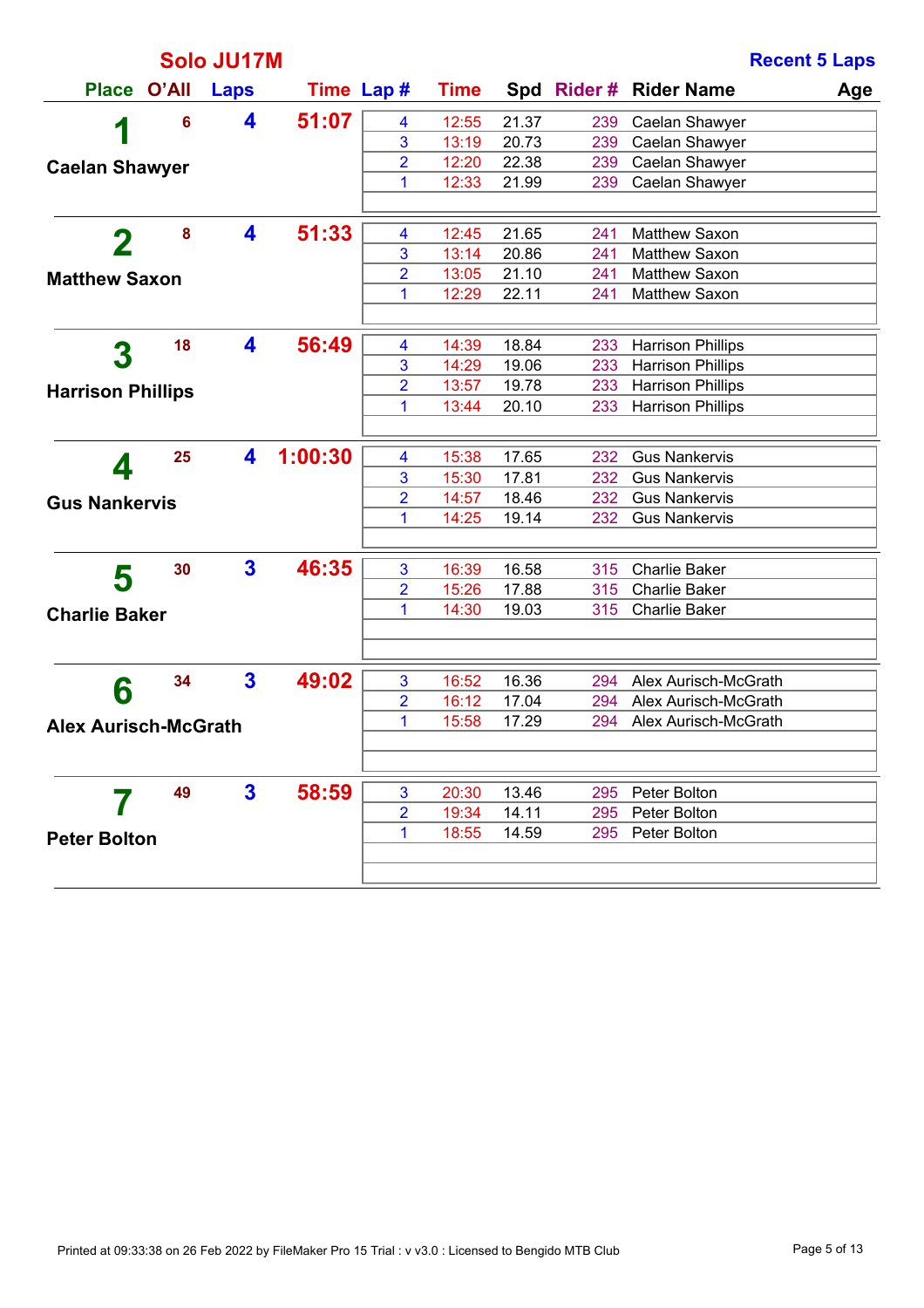|                       |             | Solo JU19M   |            |   |             |       |     |                       | <b>Recent 5 Laps</b> |
|-----------------------|-------------|--------------|------------|---|-------------|-------|-----|-----------------------|----------------------|
|                       | Place O'All | Laps         | Time Lap # |   | <b>Time</b> |       |     | Spd Rider# Rider Name | Age                  |
| и                     | 1           | 4            | 47:47      | 4 | 12:31       | 22.05 | 240 | Owen Fletcher         |                      |
|                       |             |              |            | 3 | 11:31       | 23.97 | 240 | Owen Fletcher         |                      |
| <b>Owen Fletcher</b>  |             |              |            | 2 | 12:02       | 22.94 | 240 | Owen Fletcher         |                      |
|                       |             |              |            |   | 11:43       | 23.56 | 240 | Owen Fletcher         |                      |
|                       |             |              |            |   |             |       |     |                       |                      |
|                       | 26          | $\mathbf{3}$ | 35:19      | 3 | 11:37       | 23.76 | 277 | <b>Isaac Fletcher</b> |                      |
|                       |             |              |            | 2 | 11:47       | 23.42 | 277 | <b>Isaac Fletcher</b> |                      |
| <b>Isaac Fletcher</b> |             |              |            |   | 11:55       | 23.16 | 277 | <b>Isaac Fletcher</b> |                      |
|                       |             |              |            |   |             |       |     |                       |                      |
|                       |             |              |            |   |             |       |     |                       |                      |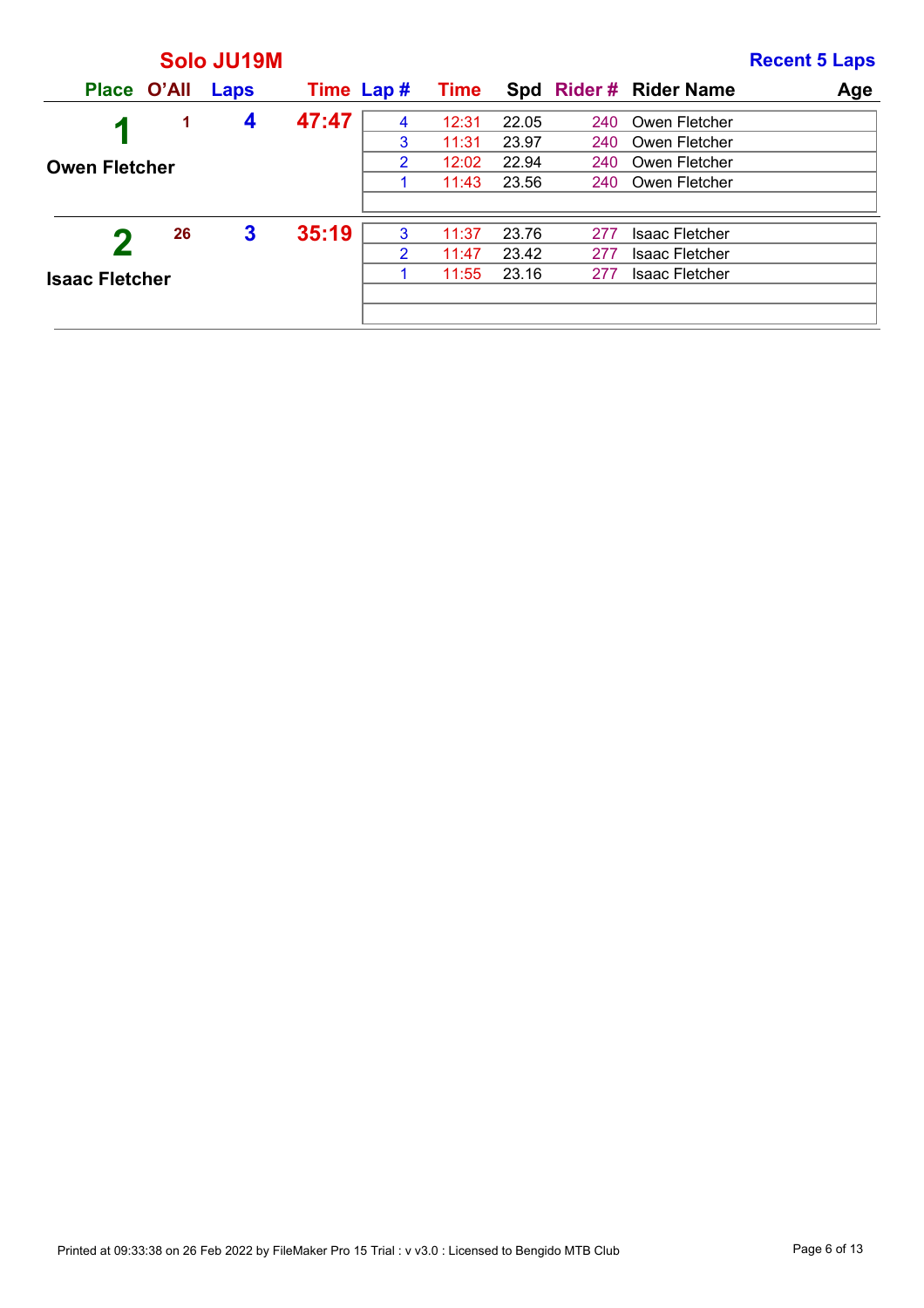|                    |                  | <b>Solo S19-29W</b> |           |       |       |                                    | <b>Recent 5 Laps</b> |
|--------------------|------------------|---------------------|-----------|-------|-------|------------------------------------|----------------------|
|                    | Place O'All Laps |                     | Time Lap# |       |       | <b>Time</b> Spd Rider # Rider Name | Age                  |
|                    | 39               | 3                   | 51:00     | 17:16 | 15.98 | 209 Emma Heaney                    |                      |
|                    |                  |                     |           | 17:11 | 16.06 | 209 Emma Heaney                    |                      |
| <b>Emma Heaney</b> |                  |                     |           | 16:33 | 16.68 | 209 Emma Heaney                    |                      |
|                    |                  |                     |           |       |       |                                    |                      |
|                    |                  |                     |           |       |       |                                    |                      |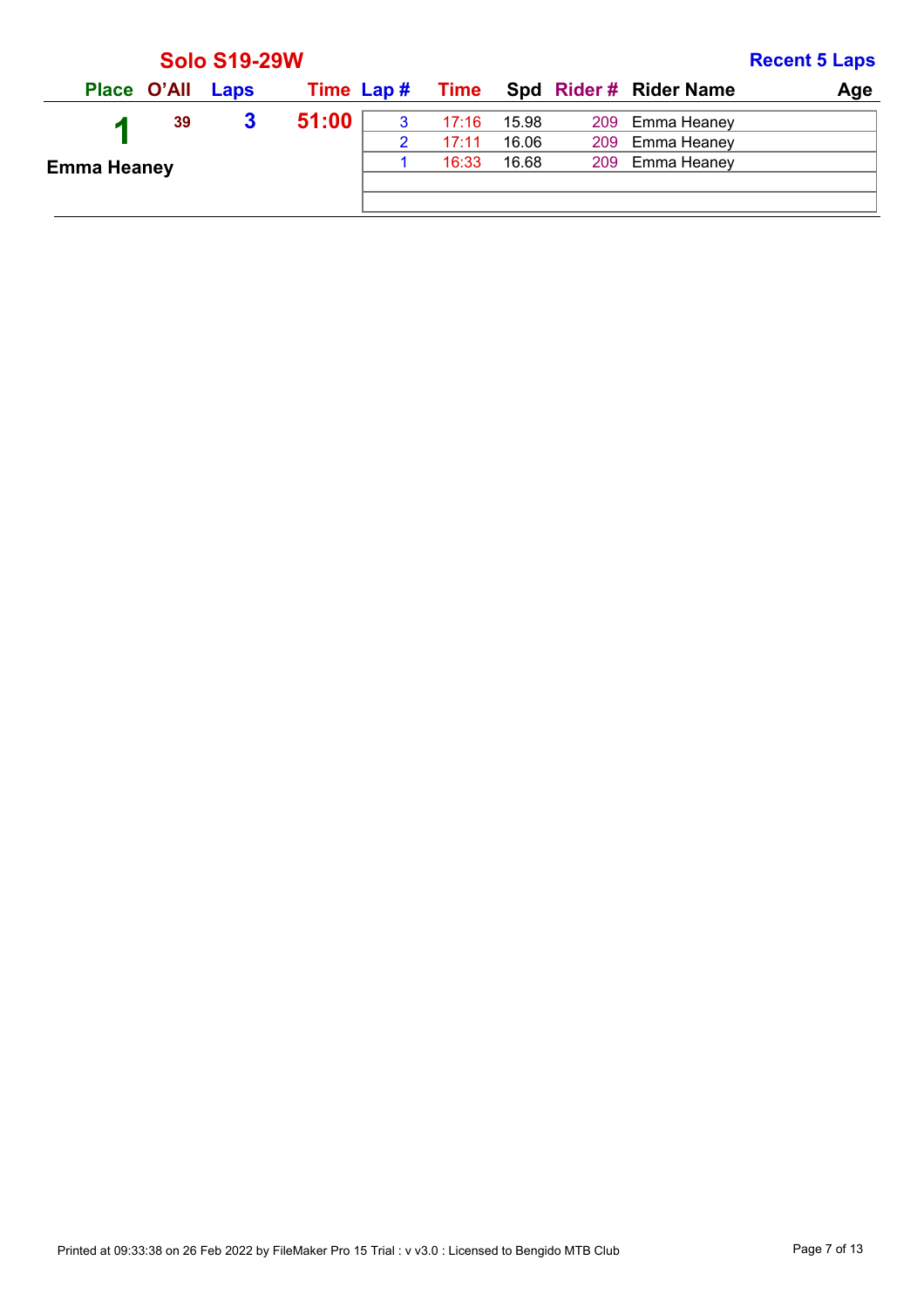|                        |    | <b>Solo S19-29M</b> |            |                |             |       |     |                        | <b>Recent 5 Laps</b> |
|------------------------|----|---------------------|------------|----------------|-------------|-------|-----|------------------------|----------------------|
| Place O'All            |    | Laps                | Time Lap # |                | <b>Time</b> |       |     | Spd Rider # Rider Name | Age                  |
| 4                      | 3  | 4                   | 49:33      | 4              | 13:03       | 21.15 | 278 | Harry Nankervis        |                      |
|                        |    |                     |            | 3              | 12:31       | 22.05 | 278 | <b>Harry Nankervis</b> |                      |
| <b>Harry Nankervis</b> |    |                     |            | 2              | 12:19       | 22.41 | 278 | <b>Harry Nankervis</b> |                      |
|                        |    |                     |            | 1              | 11:40       | 23.66 | 278 | <b>Harry Nankervis</b> |                      |
|                        |    |                     |            |                |             |       |     |                        |                      |
|                        | 11 | 4                   | 54:51      | 4              | 13:42       | 20.15 | 299 | <b>Harrison Morley</b> |                      |
|                        |    |                     |            | 3              | 14:02       | 19.67 | 299 | <b>Harrison Morley</b> |                      |
| <b>Harrison Morley</b> |    |                     |            | $\overline{2}$ | 13:57       | 19.78 | 299 | <b>Harrison Morley</b> |                      |
|                        |    |                     |            | 1              | 13:10       | 20.96 | 299 | <b>Harrison Morley</b> |                      |
|                        |    |                     |            |                |             |       |     |                        |                      |
| 3                      | 27 | 3                   | 43:06      | 3              | 14:36       | 18.90 | 311 | <b>Rhys Howell</b>     |                      |
|                        |    |                     |            | $\overline{2}$ | 14:23       | 19.19 | 311 | <b>Rhys Howell</b>     |                      |
| <b>Rhys Howell</b>     |    |                     |            | 1              | 14:07       | 19.55 | 311 | <b>Rhys Howell</b>     |                      |
|                        |    |                     |            |                |             |       |     |                        |                      |
|                        |    |                     |            |                |             |       |     |                        |                      |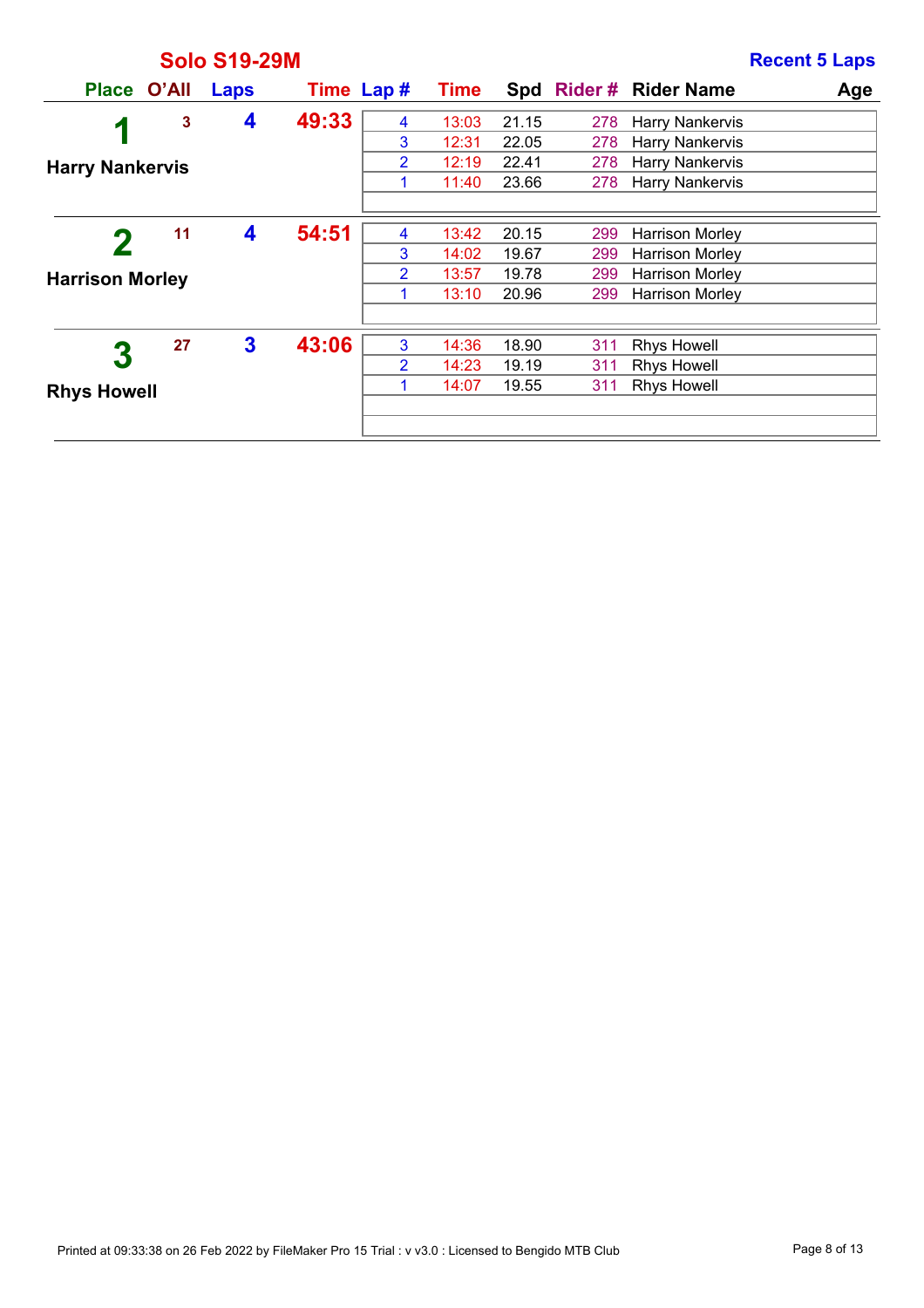|                          |    | <b>Solo S30-39W</b> |            |                |             |       |     |                       | <b>Recent 5 Laps</b> |
|--------------------------|----|---------------------|------------|----------------|-------------|-------|-----|-----------------------|----------------------|
| Place O'All              |    | Laps                | Time Lap # |                | <b>Time</b> |       |     | Spd Rider# Rider Name | Age                  |
| И                        | 10 | 4                   | 52:31      | 4              | 12:56       | 21.34 | 248 | Peta Mullens          |                      |
|                          |    |                     |            | 3              | 13:18       | 20.75 | 248 | Peta Mullens          |                      |
| <b>Peta Mullens</b>      |    |                     |            | $\overline{2}$ | 13:07       | 21.04 | 248 | Peta Mullens          |                      |
|                          |    |                     |            | 1              | 13:10       | 20.96 | 248 | Peta Mullens          |                      |
|                          |    |                     |            |                |             |       |     |                       |                      |
|                          | 45 | $\mathbf{3}$        | 55:59      | 3              | 19:03       | 14.49 | 250 | Tamara Cottingham     |                      |
|                          |    |                     |            | $\overline{2}$ | 18:43       | 14.75 | 250 | Tamara Cottingham     |                      |
| <b>Tamara Cottingham</b> |    |                     |            | 1              | 18:13       | 15.15 | 250 | Tamara Cottingham     |                      |
|                          |    |                     |            |                |             |       |     |                       |                      |
|                          |    |                     |            |                |             |       |     |                       |                      |
| $\bf{3}$                 | 55 | $\overline{2}$      | 55:58      | $\overline{2}$ | 18:19       | 15.07 | 205 | Sarah Fletcher        |                      |
|                          |    |                     |            | $\mathbf 1$    | 37:39       | 7.33  | 205 | Sarah Fletcher        |                      |
| <b>Sarah Fletcher</b>    |    |                     |            |                |             |       |     |                       |                      |
|                          |    |                     |            |                |             |       |     |                       |                      |
|                          |    |                     |            |                |             |       |     |                       |                      |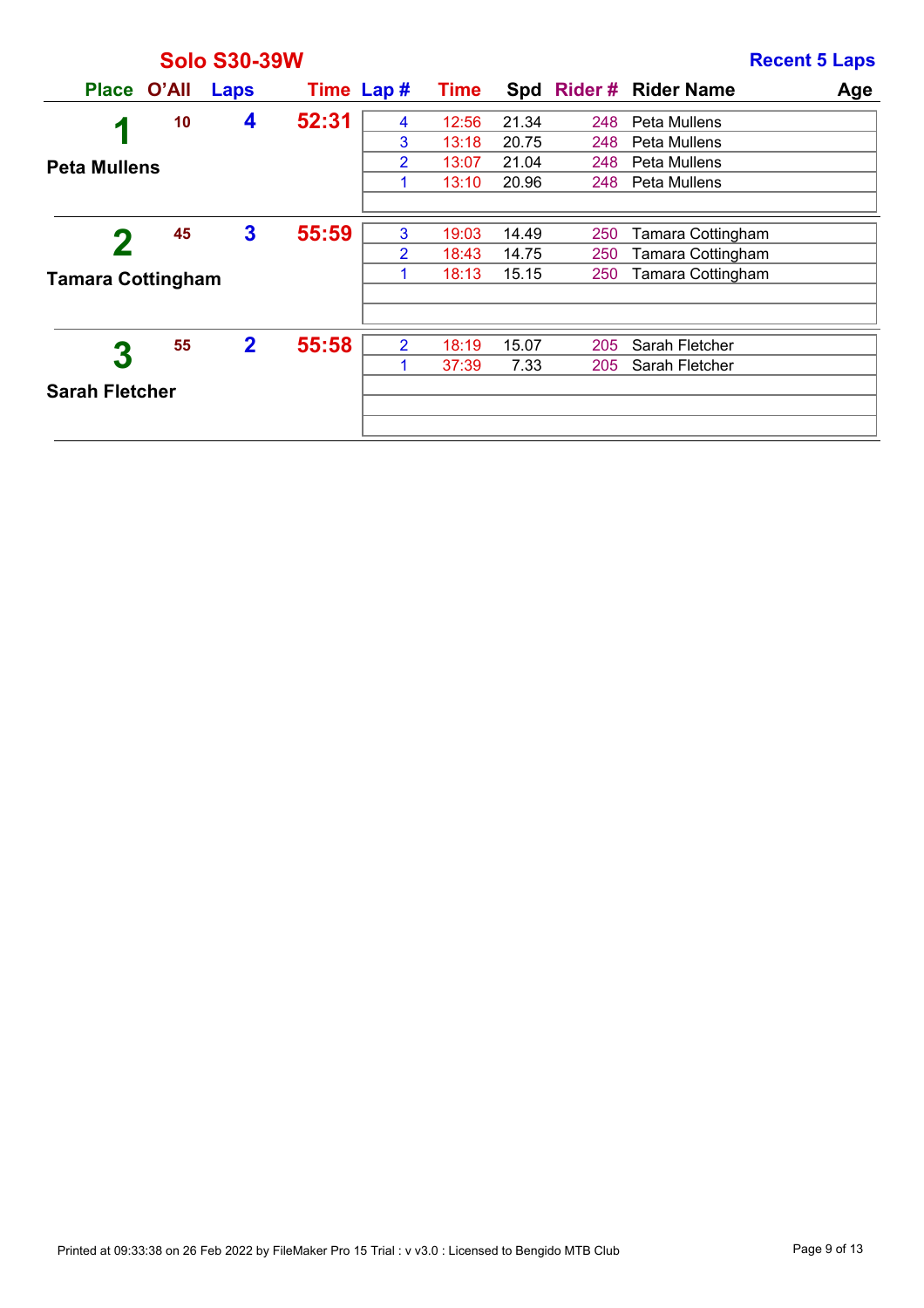|                        |                         | <b>Solo S30-39M</b> |            |                         |             |       |                 | <b>Recent 5 Laps</b>          |
|------------------------|-------------------------|---------------------|------------|-------------------------|-------------|-------|-----------------|-------------------------------|
| <b>Place</b>           | O'All                   | Laps                | Time Lap # |                         | <b>Time</b> |       |                 | Spd Rider # Rider Name<br>Age |
| 4                      | $\overline{2}$          | 4                   | 48:55      | 4                       | 12:50       | 21.51 | 52              | David Birch                   |
|                        |                         |                     |            | 3                       | 12:08       | 22.75 | 52              | David Birch                   |
| <b>David Birch</b>     |                         |                     |            | $\overline{2}$          | 12:10       | 22.68 | 52 <sub>2</sub> | David Birch                   |
|                        |                         |                     |            | 1                       | 11:47       | 23.42 | 52              | David Birch                   |
|                        | $\overline{\mathbf{4}}$ | 4                   | 50:51      | 4                       | 12:59       | 21.26 | 208             | <b>Trevor Daly</b>            |
| $\bf{2}$               |                         |                     |            | 3                       | 13:09       | 20.99 | 208             | <b>Trevor Daly</b>            |
| <b>Trevor Daly</b>     |                         |                     |            | $\overline{2}$          | 12:33       | 21.99 | 208             | <b>Trevor Daly</b>            |
|                        |                         |                     |            | 1                       | 12:10       | 22.68 | 208             | <b>Trevor Daly</b>            |
|                        |                         |                     |            |                         |             |       |                 |                               |
| 3                      | $5\phantom{a}$          | 4                   | 51:05      | $\overline{\mathbf{4}}$ | 12:53       | 21.42 | 280             | <b>Wil Barrett</b>            |
|                        |                         |                     |            | 3                       | 13:06       | 21.07 | 280             | <b>Wil Barrett</b>            |
| <b>Wil Barrett</b>     |                         |                     |            | $\overline{2}$          | 12:44       | 21.68 | 280             | <b>Wil Barrett</b>            |
|                        |                         |                     |            | 1                       | 12:22       | 22.32 | 280             | <b>Wil Barrett</b>            |
|                        |                         |                     |            |                         |             |       |                 |                               |
|                        | $\overline{7}$          | 4                   | 51:32      | $\overline{\mathbf{4}}$ | 12:48       | 21.56 | 242             | <b>Murray Stephens</b>        |
| 4                      |                         |                     |            | 3                       | 13:08       | 21.02 | 242             | <b>Murray Stephens</b>        |
| <b>Murray Stephens</b> |                         |                     |            | $\overline{2}$          | 12:48       | 21.56 | 242             | <b>Murray Stephens</b>        |
|                        |                         |                     |            | 1                       | 12:48       | 21.56 | 242             | <b>Murray Stephens</b>        |
|                        |                         |                     |            |                         |             |       |                 |                               |
| 5                      | 57                      | 1                   | 12:47      | $\mathbf{1}$            | 12:47       | 21.59 | 243             | David Maud                    |
|                        |                         |                     |            |                         |             |       |                 |                               |
| <b>David Maud</b>      |                         |                     |            |                         |             |       |                 |                               |
|                        |                         |                     |            |                         |             |       |                 |                               |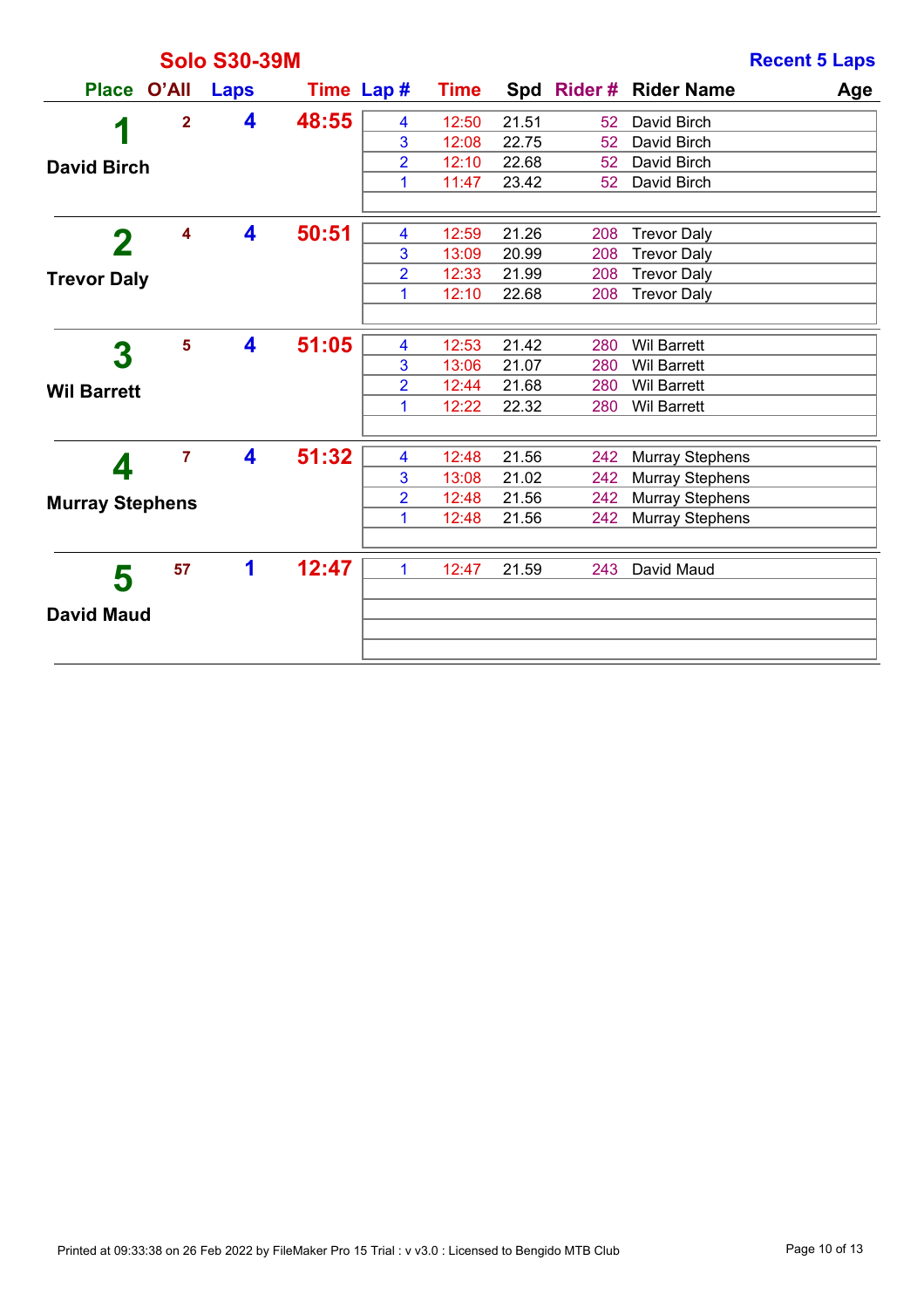|                         |       | <b>Solo S40-49M</b>     |            |                     |                |                |            |                                          | <b>Recent 5 Laps</b> |
|-------------------------|-------|-------------------------|------------|---------------------|----------------|----------------|------------|------------------------------------------|----------------------|
| <b>Place</b>            | O'All | <b>Laps</b>             | Time Lap # |                     | <b>Time</b>    |                |            | Spd Rider # Rider Name                   | Age                  |
| 1                       | 9     | 4                       | 51:47      | 4                   | 13:00          | 21.23          | 252        | Josh Ketterer                            |                      |
|                         |       |                         |            | 3                   | 13:09          | 20.99          | 252        | Josh Ketterer                            |                      |
| <b>Josh Ketterer</b>    |       |                         |            | 2                   | 12:54          | 21.40          | 252        | Josh Ketterer                            |                      |
|                         |       |                         |            | 1                   | 12:44          | 21.68          | 252        | Josh Ketterer                            |                      |
|                         |       |                         |            |                     |                |                |            |                                          |                      |
| $\mathbf 2$             | 13    | 4                       | 55:02      | 4                   | 13:41          | 20.17          | 253        | <b>BRAD HINTON</b>                       |                      |
|                         |       |                         |            | 3                   | 14:01          | 19.69          | 253        | <b>BRAD HINTON</b>                       |                      |
| <b>BRAD HINTON</b>      |       |                         |            | $\overline{2}$<br>1 | 13:45<br>13:35 | 20.07<br>20.32 | 253<br>253 | <b>BRAD HINTON</b><br><b>BRAD HINTON</b> |                      |
|                         |       |                         |            |                     |                |                |            |                                          |                      |
|                         | 16    | 4                       | 55:57      | 4                   | 13:52          | 19.90          | 256        | Roger Perryman                           |                      |
| 3                       |       |                         |            | 3                   | 14:05          | 19.60          | 256        | Roger Perryman                           |                      |
| <b>Roger Perryman</b>   |       |                         |            | 2                   | 13:50          | 19.95          | 256        | Roger Perryman                           |                      |
|                         |       |                         |            | 1                   | 14:10          | 19.48          | 256        | Roger Perryman                           |                      |
|                         |       |                         |            |                     |                |                |            |                                          |                      |
|                         | 23    | 4                       | 59:34      | 4                   | 15:23          | 17.94          | 305        | <b>Daniel Nicholls</b>                   |                      |
| 4                       |       |                         |            | 3                   | 15:34          | 17.73          | 305        | <b>Daniel Nicholls</b>                   |                      |
| <b>Daniel Nicholls</b>  |       |                         |            | 2                   | 14:26          | 19.12          | 305        | <b>Daniel Nicholls</b>                   |                      |
|                         |       |                         |            | 1                   | 14:11          | 19.46          | 305        | <b>Daniel Nicholls</b>                   |                      |
|                         |       |                         |            |                     |                |                |            |                                          |                      |
| 5                       | 31    | $\overline{\mathbf{3}}$ | 47:46      | 3                   | 16:18          | 16.93          | 282        | <b>Gareth Popple</b>                     |                      |
|                         |       |                         |            | $\overline{2}$      | 15:41          | 17.60          | 282        | Gareth Popple                            |                      |
| <b>Gareth Popple</b>    |       |                         |            | 1                   | 15:47          | 17.49          | 282        | Gareth Popple                            |                      |
|                         |       |                         |            |                     |                |                |            |                                          |                      |
|                         | 43    | $\overline{\mathbf{3}}$ | 53:00      | 3                   | 18:46          | 14.71          | 260        | Chris Bortolotto                         |                      |
| 6                       |       |                         |            | 2                   | 17:30          | 15.77          | 260        | Chris Bortolotto                         |                      |
| <b>Chris Bortolotto</b> |       |                         |            | 1                   | 16:44          | 16.49          | 260        | Chris Bortolotto                         |                      |
|                         |       |                         |            |                     |                |                |            |                                          |                      |
|                         |       |                         |            |                     |                |                |            |                                          |                      |
|                         | 44    | $\mathbf{3}$            | 54:52      | 3                   | 18:39          | 14.80          | 258        | Dougal Strachan                          |                      |
|                         |       |                         |            | $\overline{2}$      | 18:43          | 14.75          | 258        | Dougal Strachan                          |                      |
| <b>Dougal Strachan</b>  |       |                         |            | 1                   | 17:30          | 15.77          | 258        | Dougal Strachan                          |                      |
|                         |       |                         |            |                     |                |                |            |                                          |                      |
| 8                       | 46    | $\mathbf{3}$            | 56:22      | 3                   | 18:53          | 14.62          | 261        | <b>Brett Kemp</b>                        |                      |
|                         |       |                         |            | $\overline{2}$      | 18:31          | 14.91          | 261        | <b>Brett Kemp</b>                        |                      |
| <b>Brett Kemp</b>       |       |                         |            | 1                   | 18:58          | 14.55          | 261        | <b>Brett Kemp</b>                        |                      |
|                         |       |                         |            |                     |                |                |            |                                          |                      |
|                         | 56    | 1                       | 11:52      | $\mathbf{1}$        | 11:52          | 23.26          | 251        | Jarrod Moroni                            |                      |
| 9                       |       |                         |            |                     |                |                |            |                                          |                      |
| <b>Jarrod Moroni</b>    |       |                         |            |                     |                |                |            |                                          |                      |
|                         |       |                         |            |                     |                |                |            |                                          |                      |
|                         |       |                         |            |                     |                |                |            |                                          |                      |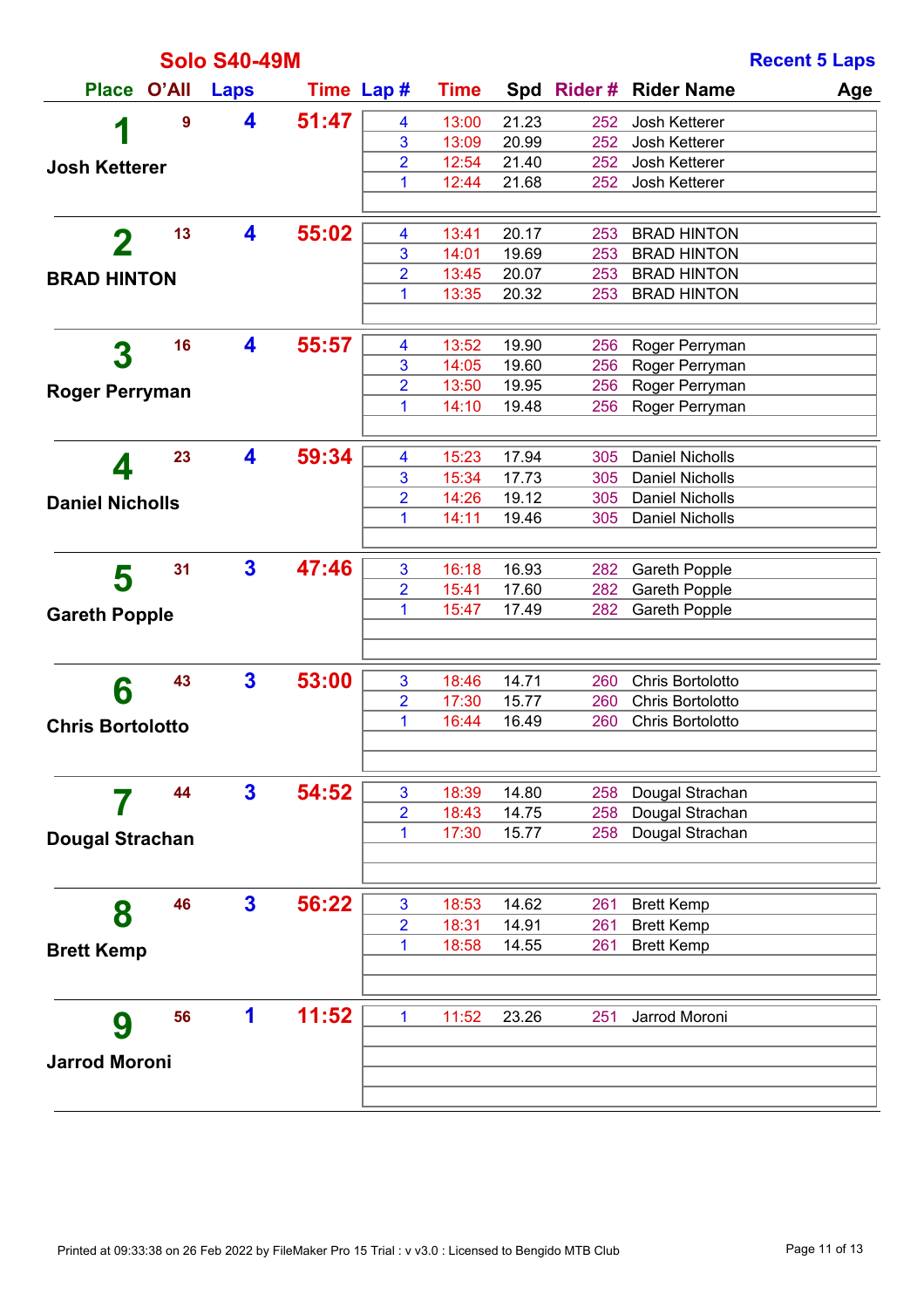|                      |       | <b>Solo S50-59M</b>     |         |                |             |       |     |                        | <b>Recent 5 Laps</b> |
|----------------------|-------|-------------------------|---------|----------------|-------------|-------|-----|------------------------|----------------------|
| <b>Place</b>         | O'All | <b>Laps</b>             |         | Time Lap #     | <b>Time</b> |       |     | Spd Rider # Rider Name | Age                  |
|                      | 12    | 4                       | 54:58   | 4              | 13:55       | 19.83 | 268 | <b>Ashley Gale</b>     |                      |
| 1                    |       |                         |         | 3              | 14:16       | 19.35 | 268 | <b>Ashley Gale</b>     |                      |
| <b>Ashley Gale</b>   |       |                         |         | $\overline{2}$ | 13:29       | 20.47 | 268 | <b>Ashley Gale</b>     |                      |
|                      |       |                         |         | 1              | 13:18       | 20.75 | 268 | <b>Ashley Gale</b>     |                      |
| 2                    | 24    | 4                       | 1:00:27 | 4              | 15:33       | 17.75 | 270 | <b>Grant Barnett</b>   |                      |
|                      |       |                         |         | 3              | 15:15       | 18.10 | 270 | <b>Grant Barnett</b>   |                      |
| <b>Grant Barnett</b> |       |                         |         | $\overline{2}$ | 14:59       | 18.42 | 270 | <b>Grant Barnett</b>   |                      |
|                      |       |                         |         | 1              | 14:40       | 18.82 | 270 | <b>Grant Barnett</b>   |                      |
|                      |       |                         |         |                |             |       |     |                        |                      |
| 3                    | 28    | $\mathbf{3}$            | 45:43   | 3              | 15:44       | 17.54 | 269 | Craig kilby            |                      |
|                      |       |                         |         | $\overline{2}$ | 15:15       | 18.10 | 269 | Craig kilby            |                      |
| <b>Craig kilby</b>   |       |                         |         | 1              | 14:44       | 18.73 | 269 | Craig kilby            |                      |
|                      |       |                         |         |                |             |       |     |                        |                      |
|                      | 47    | $\overline{\mathbf{3}}$ | 56:29   | 3              | 18:52       | 14.63 | 271 | <b>Warwick Cohen</b>   |                      |
| 4                    |       |                         |         | $\overline{2}$ | 18:31       | 14.91 | 271 | <b>Warwick Cohen</b>   |                      |
| <b>Warwick Cohen</b> |       |                         |         | 1              | 19:06       | 14.45 | 271 | <b>Warwick Cohen</b>   |                      |
|                      |       |                         |         |                |             |       |     |                        |                      |
| 5                    | 51    | $\overline{\mathbf{2}}$ | 26:21   | $\overline{2}$ | 13:34       | 20.34 | 267 | Craig Doye             |                      |
|                      |       |                         |         | 1              | 12:47       | 21.59 | 267 | Craig Doye             |                      |
| <b>Craig Doye</b>    |       |                         |         |                |             |       |     |                        |                      |
|                      |       |                         |         |                |             |       |     |                        |                      |